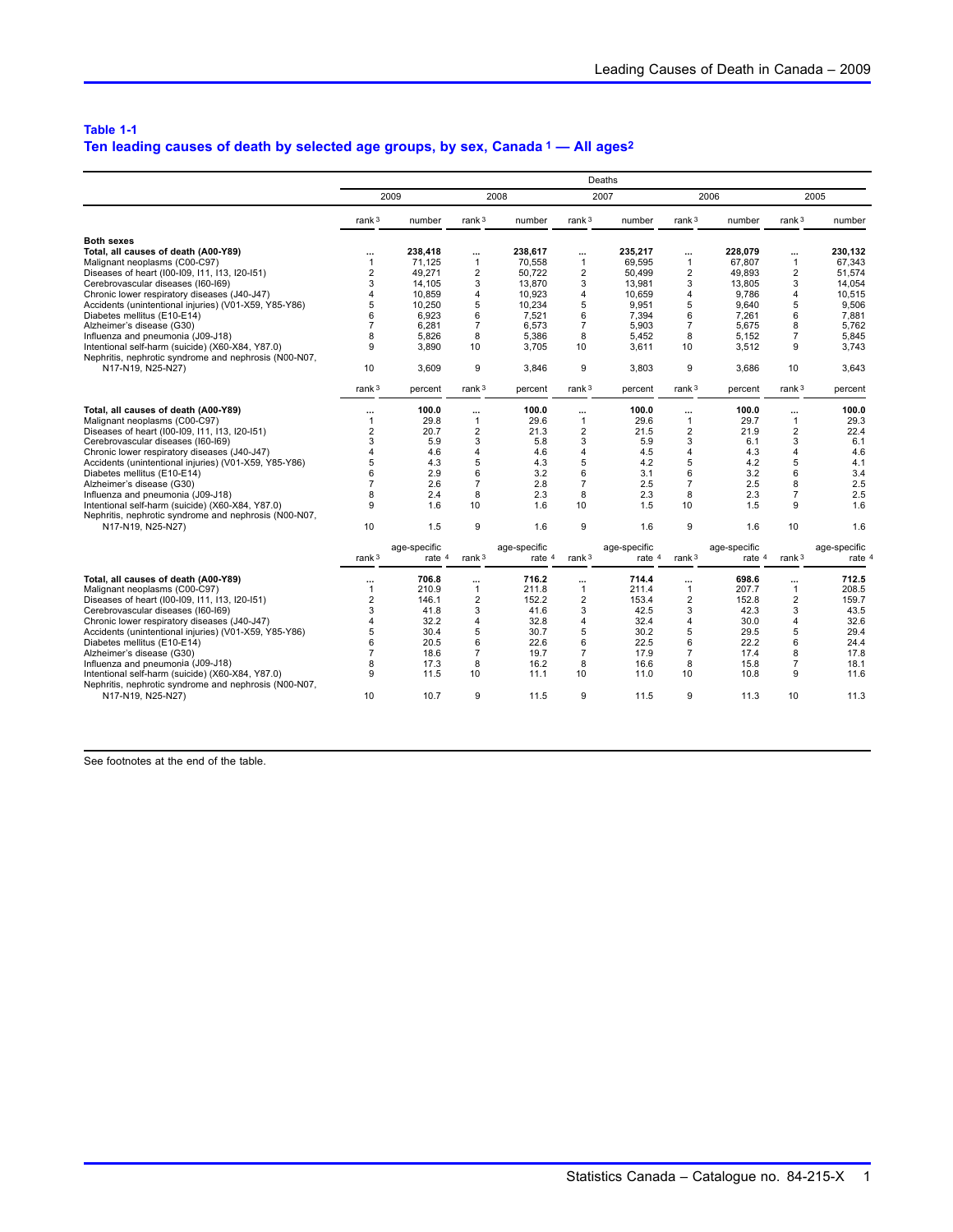### **Table 1-1** – continued

## **Ten leading causes of death by selected age groups, by sex, Canada 1 — All ages2**

|                                                       | Deaths                  |              |                |              |                         |              |                 |              |                         |              |
|-------------------------------------------------------|-------------------------|--------------|----------------|--------------|-------------------------|--------------|-----------------|--------------|-------------------------|--------------|
|                                                       | 2009                    |              | 2008           |              | 2007                    |              | 2006            |              |                         | 2005         |
|                                                       | rank $3$                | number       | rank $3$       | number       | rank $3$                | number       | rank $3$        | number       | rank <sup>3</sup>       | number       |
| <b>Males</b>                                          |                         |              |                |              |                         |              |                 |              |                         |              |
| Total, all causes of death (A00-Y89)                  | $\cdots$                | 120.311      |                | 120.426      | $\cdots$                | 118.681      |                 | 115.149      |                         | 116.006      |
| Malignant neoplasms (C00-C97)                         | $\mathbf{1}$            | 37.452       | $\mathbf{1}$   | 37.077       | 1                       | 36.569       | $\mathbf{1}$    | 35.624       | $\mathbf{1}$            | 35.481       |
| Diseases of heart (100-109, 111, 113, 120-151)        | $\overline{2}$          | 25.950       | $\overline{2}$ | 26.688       | $\overline{2}$          | 26.381       | $\overline{2}$  | 26.036       | $\overline{2}$          | 26.675       |
| Accidents (unintentional injuries) (V01-X59, Y85-Y86) | 3                       | 6.045        | 3              | 6.105        | 3                       | 6.015        | 3               | 5.749        | 3                       | 5.807        |
| Cerebrovascular diseases (I60-I69)                    | 4                       | 5.823        | 5              | 5.650        | $\overline{4}$          | 5.719        | 4               | 5,722        | $\overline{4}$          | 5.767        |
| Chronic lower respiratory diseases (J40-J47)          | 5                       | 5.525        | 4              | 5.742        | 5                       | 5.572        | 5               | 5.127        | 5                       | 5.563        |
| Diabetes mellitus (E10-E14)                           | 6                       | 3,616        | 6              | 3,904        | 6                       | 3,906        | 6               | 3,775        | 6                       | 3,981        |
| Intentional self-harm (suicide) (X60-X84, Y87.0)      | 7                       | 2.989        | $\overline{7}$ | 2.777        | $\overline{7}$          | 2.727        | $\overline{7}$  | 2.695        | $\overline{7}$          | 2.857        |
| Influenza and pneumonia (J09-J18)                     | 8                       | 2.694        | 8              | 2.471        | 8                       | 2.438        | 8               | 2.320        | 8                       | 2.521        |
| Alzheimer's disease (G30)                             | 9                       | 1.932        | 9              | 1.967        | 11                      | 1.739        | 10 <sup>1</sup> | 1.679        | 10                      | 1.691        |
| Nephritis, nephrotic syndrome and nephrosis (N00-N07, |                         |              |                |              |                         |              |                 |              |                         |              |
| N17-N19, N25-N27)                                     | 10                      | 1.775        | 10             | 1.931        | 9                       | 1.877        | 9               | 1.857        | 9                       | 1,859        |
|                                                       | rank <sup>3</sup>       | percent      | rank $3$       | percent      | rank $3$                | percent      | rank $3$        | percent      | rank <sup>3</sup>       | percent      |
| Total, all causes of death (A00-Y89)                  | $\ddotsc$               | 100.0        | $\cdots$       | 100.0        | $\cdots$                | 100.0        | $\cdots$        | 100.0        |                         | 100.0        |
| Malignant neoplasms (C00-C97)                         | 1                       | 31.1         | 1              | 30.8         | 1                       | 30.8         | $\mathbf{1}$    | 30.9         | $\mathbf{1}$            | 30.6         |
| Diseases of heart (100-109, 111, 113, 120-151)        | $\overline{2}$          | 21.6         | $\overline{2}$ | 22.2         | $\overline{2}$          | 22.2         | $\overline{2}$  | 22.6         | $\overline{2}$          | 23.0         |
| Accidents (unintentional injuries) (V01-X59, Y85-Y86) | 3                       | 5.0          | 3              | 5.1          | 3                       | 5.1          | 3               | 5.0          | 3                       | 5.0          |
| Cerebrovascular diseases (160-169)                    | 4                       | 4.8          | 5              | 4.7          | 4                       | 4.8          | 4               | 5.0          | 4                       | 5.0          |
| Chronic lower respiratory diseases (J40-J47)          | 5                       | 4.6          | $\overline{4}$ | 4.8          | 5                       | 4.7          | 5               | 4.5          | 5                       | 4.8          |
| Diabetes mellitus (E10-E14)                           | 6                       | 3.0          | 6              | 3.2          | 6                       | 3.3          | 6               | 3.3          | 6                       | 3.4          |
| Intentional self-harm (suicide) (X60-X84, Y87.0)      | $\overline{7}$          | 2.5          | $\overline{7}$ | 2.3          | $\overline{7}$          | 2.3          | $\overline{7}$  | 2.3          | $\overline{7}$          | 2.5          |
| Influenza and pneumonia (J09-J18)                     | 8                       | 2.2          | 8              | 2.1          | 8                       | 2.1          | 8               | 2.0          | 8                       | 2.2          |
| Alzheimer's disease (G30)                             | 9                       | 1.6          | 9              | 1.6          | 11                      | 1.5          | 10 <sup>1</sup> | 1.5          | 10                      | 1.5          |
| Nephritis, nephrotic syndrome and nephrosis (N00-N07, |                         |              |                |              |                         |              |                 |              |                         |              |
| N17-N19, N25-N27)                                     | 10                      | 1.5          | 10             | 1.6          | 9                       | 1.6          | 9               | 1.6          | 9                       | 1.6          |
|                                                       |                         | age-specific |                | age-specific |                         | age-specific |                 | age-specific |                         | age-specific |
|                                                       | rank $3$                | rate 4       | rank $3$       | rate 4       | rank $3$                | rate 4       | rank $3$        | rate 4       | rank <sup>3</sup>       | rate 4       |
| Total, all causes of death (A00-Y89)                  |                         | 719.3        | $\cdots$       | 729.0        | $\ddotsc$               | 726.9        | $\ddotsc$       | 712.1        | $\ddotsc$               | 725.2        |
| Malignant neoplasms (C00-C97)                         | $\mathbf{1}$            | 223.9        | $\mathbf{1}$   | 224.5        | $\mathbf{1}$            | 224.0        | $\mathbf{1}$    | 220.3        | $\mathbf{1}$            | 221.8        |
| Diseases of heart (100-109, 111, 113, 120-151)        | $\overline{\mathbf{c}}$ | 155.1        | $\overline{2}$ | 161.6        | $\overline{2}$          | 161.6        | $\overline{2}$  | 161.0        | $\overline{\mathbf{c}}$ | 166.8        |
| Accidents (unintentional injuries) (V01-X59, Y85-Y86) | 3                       | 36.1         | 3              | 37.0         | 3                       | 36.8         | 3               | 35.6         | 3                       | 36.3         |
| Cerebrovascular diseases (I60-I69)                    | 4                       | 34.8         | 5              | 34.2         | $\overline{\mathbf{4}}$ | 35.0         | 4               | 35.4         | 4                       | 36.1         |
| Chronic lower respiratory diseases (J40-J47)          | 5                       | 33.0         | $\overline{4}$ | 34.8         | 5                       | 34.1         | 5               | 31.7         | 5                       | 34.8         |
| Diabetes mellitus (E10-E14)                           | 6                       | 21.6         | 6              | 23.6         | 6                       | 23.9         | 6               | 23.3         | 6                       | 24.9         |
| Intentional self-harm (suicide) (X60-X84, Y87.0)      | $\overline{7}$          | 17.9         | $\overline{7}$ | 16.8         | $\overline{7}$          | 16.7         | $\overline{7}$  | 16.7         | $\overline{7}$          | 17.9         |
| Influenza and pneumonia (J09-J18)                     | 8                       | 16.1         | 8              | 15.0         | 8                       | 14.9         | 8               | 14.3         | 8                       | 15.8         |
| Alzheimer's disease (G30)                             | 9                       | 11.6         | 9              | 11.9         | 11                      | 10.7         | 10 <sup>1</sup> | 10.4         | 10                      | 10.6         |
| Nephritis, nephrotic syndrome and nephrosis (N00-N07, |                         |              |                |              |                         |              |                 |              |                         |              |
| N17-N19, N25-N27)                                     | 10                      | 10.6         | 10             | 11.7         | 9                       | 11.5         | 9               | 11.5         | 9                       | 11.6         |
|                                                       |                         |              |                |              |                         |              |                 |              |                         |              |

See footnotes at the end of the table.